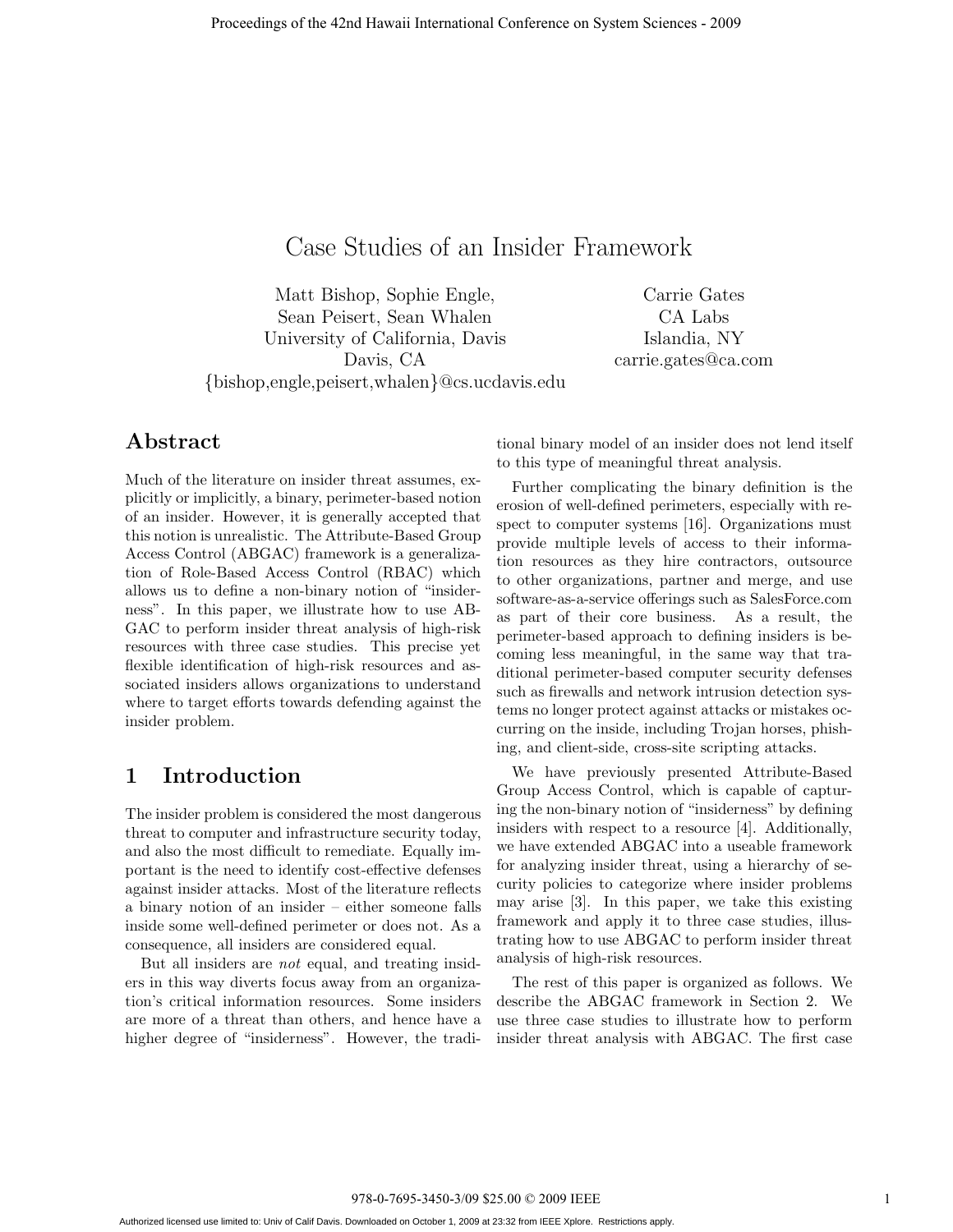study in Section 4 illustrates how ABGAC is able to capture an insider attack predating the widespread adoption of computer systems. We contrast that with the second case study in Section 5, which includes modern attacks against computer systems. The last case study examines the recent San Francisco insider attack involving a withheld administrator password. While these case studies do not capture the widearray of possible insider attacks, they do illustrate the flexibility of ABGAC. We briefly discuss related work in Section 7. Finally, we provide some concluding remarks in Section 8.

### **2 Definition**

Bishop [2] proposed a definition of an insider as: "a trusted entity that is given the power to violate one or more rules in a given security policy ... the insider threat occurs when a trusted entity abuses that power." This definition suggests an insider must be determined with reference to some set of rules that is part of a security policy. We expanded that definition [4, 3] by arguing that a security policy is inherently represented by the access control rules employed by an organization. So, an insider is defined with regard to two primitive actions:

- 1. violation of a security policy using legitimate access, and
- 2. violation of an access control policy by obtaining unauthorized access.

In the first case, the insider uses their legitimate access to perform some action that is contrary to the security policy, such as might be observed when sensitive data is leaked to some third party or when access to a resource is given or blocked. Here the insider has legitimate access to the data or resources, but uses that access to provide the information to someone who does not themselves have access (or to deny access to someone who does have access). In the second case, the insider uses their access to extend their privileges in a manner that breaks both the access control and security policies. An example of such a breach occurs when a user might have a legitimate capability to log into a particular system, but then abuses that privilege to gain illegitimate superuserlevel access to the system (e.g., by exploiting some system vulnerability such as a buffer overflow or race condition).

As we discussed earlier, previous definitions gave rules or descriptions intended to allow the reader to determine who is an insider, resulting in a binary distinction: an entity is either an insider or not an insider. We argue that a non-binary approach is required, to indicate degrees of "insiderness," and that the access control rules for an organization can be used to develop these degrees. We define someone as an insider with respect to access to some data or resource X.

#### **3 Framework**

Our framework for analyzing the insider problem consists of two components. The first, a model we call Attribute-Based Group Access Control (ABGAC) [4], captures the notion of what entities can access an object. The second is a model that describes policies at different layers of abstraction, much as operating systems have different layers of abstraction. Merging these two models allows us to characterize the insider. We begin with ABGAC.

ABGAC is a generalization of role-based access control (RBAC). Whereas RBAC largely assigns rights based on specific job functions that a person has within an organization, ABGAC assigns rights based on general attributes, which might include elements of person's job function, but may also include a variety of other sources regarding the person or their environment.

We define attributes as descriptions of the protection domain of entities. The protection domain can include access rights to objects and resources such as systems, printers, documents, buildings, and generally any other object to which a user can have access. The protection domain can also include procedural access rights such as physical presence, or the ability to block access.

Once defined, the protection domains need to be partially ordered by value. The organization must do a cost/benefit analysis to assign a value to the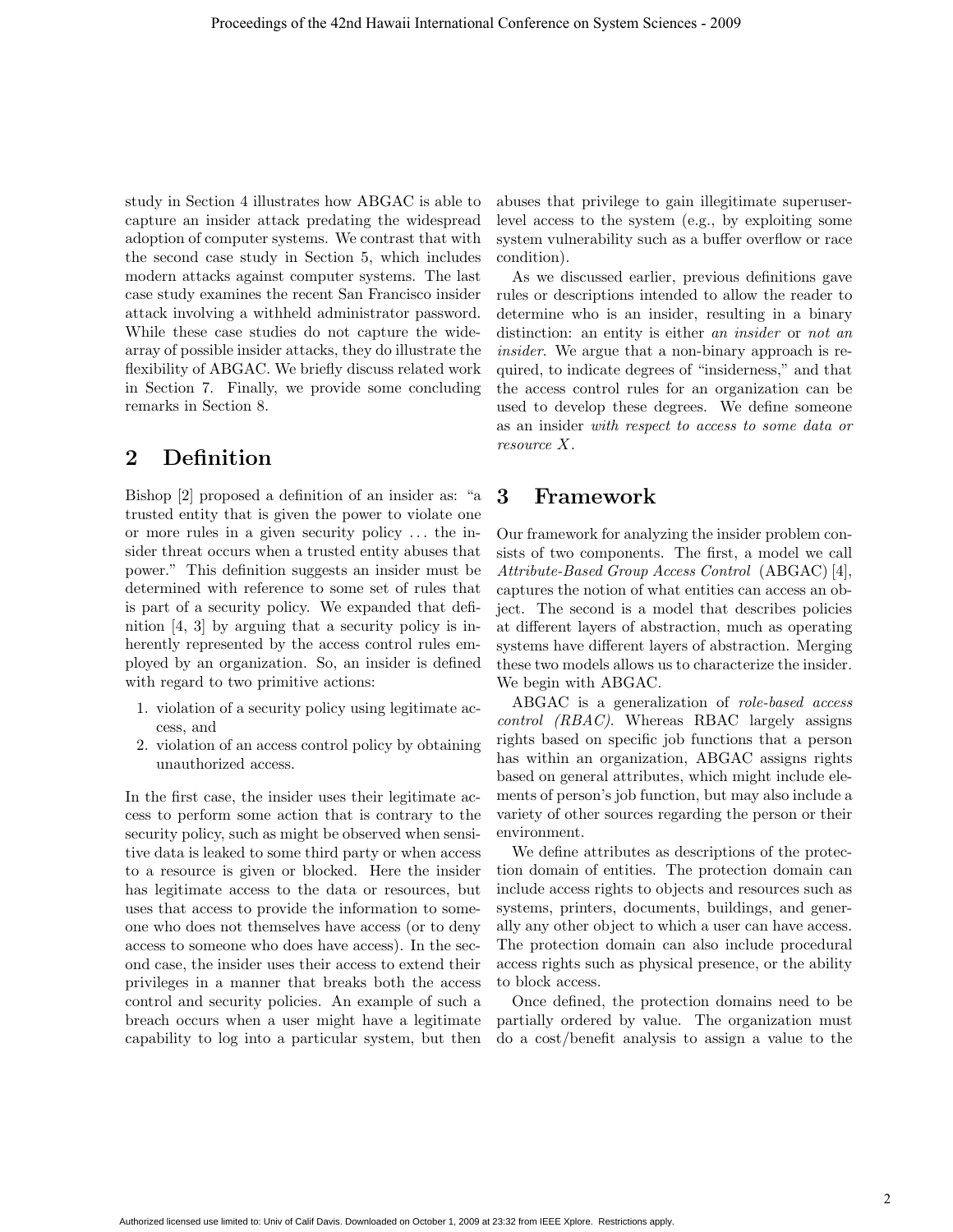protection domains. For example, an organization might specify that access to financial documents, the email of senior level executives, and source code for specific products represents the information potentially of greatest value and, therefore, represents the greatest damage if leaked or compromised. The value of a protection domain of a user should not be defined solely by a systems administrator, but rather as a joint effort between the senior executives and the security administrators. Once ordered, the protection domains can be combined into groups, where the group indicates the threat level a particular set of attributes represents. These are called pd-groups to distinguish them from groups of users.

Paired with each protection domain is the group composed of the users to which that protection domain applies. In other words, groups are created based on the protection domains of the associated users, rather than on the job functions of the associated users (as in a role-based system). The users with access to the pd-groups with the highest value then represent those users who pose the greatest risk for insider threat. Given this pairing, we can create a lattice based on the ordering of protection domains and the ordering of groups. Given two pairs, we can determine which indicates the greatest risk by their ordering.

The creation of such a lattice requires a two-stage approach: determining the important components of the protection domain relevant to some privilege and identifying all users. It is not necessary to provide all components and privileges, but rather only those that are relevant to the well-being of the organization and therefore at risk due to insider threat. Initial users include not only direct employees, but also all contractors and out-sources (e.g., technical, clerical, janitorial), and any "special case" accesses (such as facility visitors or guest logins). Once the protection domains and users have been identified, the two are mapped together based on the access the users have. This creates an ordered group of users who represent insiders, where the ordering is based on the value of the resources to which they have access. Thus a security administrator can focus their attention on those insiders who pose the greatest threat, and an insider is thus defined with respect to the resources

to which he has access.

Degree of insider abuse and job function may be very different, but we assert that the actual level of threat is much more important than the level of threat implied by a job function (which may or may not be true). By employing attributes and protection domains for the lattice rather than roles, we are able to specify and group disparate users who might have equal access in terms of insider abuse rather than simply by job function. For example, assume that the CEO of a company has identified the customer contact and purchase information as high-priority information that requires protection. Users who might have access to this information, and hence be placed in a group together, would include not only the sales representatives for the company, but also potentially external entities, such as the system administrators for SalesForce.com (assuming that the organization uses SalesForce.com). This is an example of the disappearance of a well-defined perimeter for an organization, and how ABGAC is able to still capture potential insider threats.

We have since extended the ABGAC model to include the notion of using policy discrepancies to identify insiders [3]. The extended model builds on Carlson's Unifying Policy Hierarchy [5], which defines four levels of policy (from highest to lowest): Oracle policies, Feasible Policies, Configured Policies, and Real-Time Policies, as shown in Fig. 1. The Oracle Policy is a policy that assumes perfect knowledge including the intent of a transaction. The Feasible Policy implements the Oracle Policy as best it can given real-world constraints (for example, a Feasible Policy will only be able to allow or disallow a transaction, but cannot determine the actual intent behind a transaction). The Configured Policy is the actual policy that has been implemented, since some Feasible Policies might be configured in multiple ways; the Configured Policy represents the choices made in implementing the Feasible Policy. Finally, the Real-Time Policy represents the policy decisions made on actual systems, and takes into consideration other issues such as system constraints or vulnerabilities. For example, if a buffer overflow elevates privileges, this is captured by the Real-Time Policy.

We argue that the ability to perform an insider at-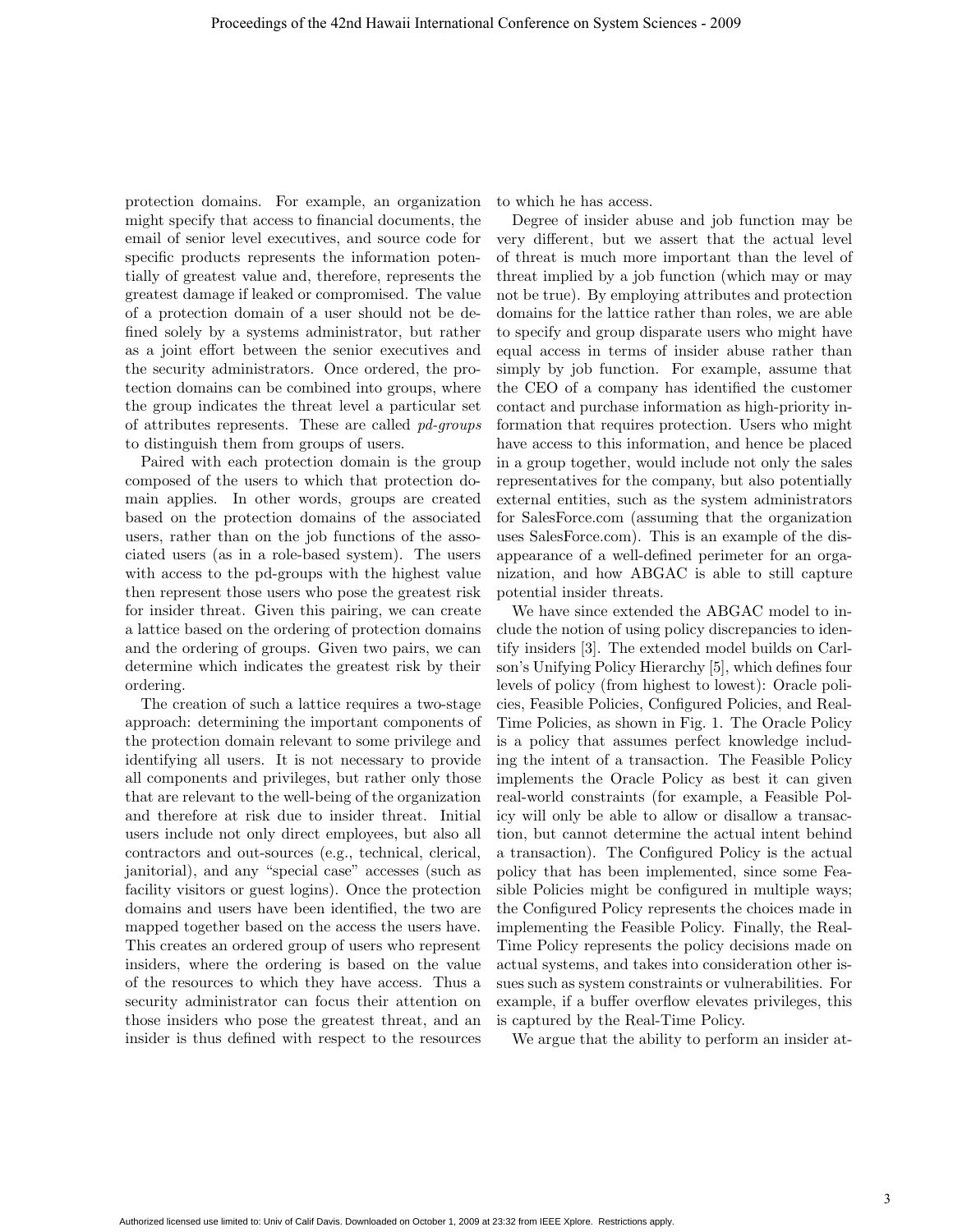| <b>UNIFYING POLICY HIERARCHY</b> |                                        |                                                                                            |
|----------------------------------|----------------------------------------|--------------------------------------------------------------------------------------------|
| Level                            | Domain                                 | Description                                                                                |
| <b>ORACLE POLICY</b>             | all possible<br>$(s, o, a, e)$ tuples  | Captures notion of an "ideal policy"<br>even if such a policy isn't explicitly<br>defined. |
| <b>FEASIBLE POLICY</b>           | system-definable<br>$(s, o, a)$ tuples | Represents what can in practice can<br>be captured on an actual system.                    |
| <b>CONFIGURED POLICY</b>         | system-defined<br>$(s, o, a)$ tuples   | Represents the policy as configured<br>on an actual system.                                |
| <b>REAL-TIME POLICY</b>          | system-defined<br>$(s, o, a)$ tuples   | Represents what is possible on an ac-<br>tual system.                                      |

s: subject  $o:$  object  $a:$  action  $e:$  environment

Figure 1: Four levels of Carlson's Unifying Policy Hierarchy [5].

tack comes from a discrepancy in the expressiveness (and therefore enforceability) between two policy layers. As given in the example above, an Oracle Policy might specify the intent behind a transaction as determining if a transaction should be allowed, however the Feasible Policy has no ability to determine intent. Thus an insider might have the capability to perform a particular transaction, and might decide to abuse that capabiity as part of some insider attack. The discrepancy between the Feasible Policy (where the transaction is allowed) and the Oracle Policy (where the transaction is allowed only for specific reasons) allows this attack to occur. These two aspects of the model combine to provide a framework for discussing the insider threat problem, and for defining who is an insider.

From a practical, implementation perspective, we can merge the ABGAC model into a model of attacks for improved forensic analysis, simply by monitoring the use of credentials on sensitive documents. While security policies must identify sensitive documents and high levels of access to begin with, the forensic model helps to determine what is needed to understand the path to the objects, and the actions taken on them. The two models can also jointly identify where we cannot easily enforce policies by logging information, and thus provides a measure of how well an attempted threat to security can or cannot be determined in a post mortem analysis.

## **4 Case Study 1: Union Dime Embezzlement**

In the years from 1970 to 1973, the Union Dime Savings Bank lost U.S. \$1.5 million to embezzlement at the hands of Jérôme Kerviel, their chief teller [23]. The scheme would likely have lasted longer had there not been an unrelated arrest of Kerviel's gambling bookie, whose records resulted in his investigation and eventual conviction.

As chief teller, Kerviel was able to issue an "error correction" to accounts that reduced the digitally recorded account balance. He then pocketed the remainder in hard cash. When the time came for interest calculations, he would move money from other accounts into the account he 'corrected' so the balance would appear as expected and interest was properly calculated.

The embezzlement was enabled by several of the bank's practices. There were two types of accounts whose interest was calculated on different days, allowing money to be shifted from one account type to the other on the day interest was calculated. This allowed account records to appear balanced despite the teller's pocketing of money after issuing correc-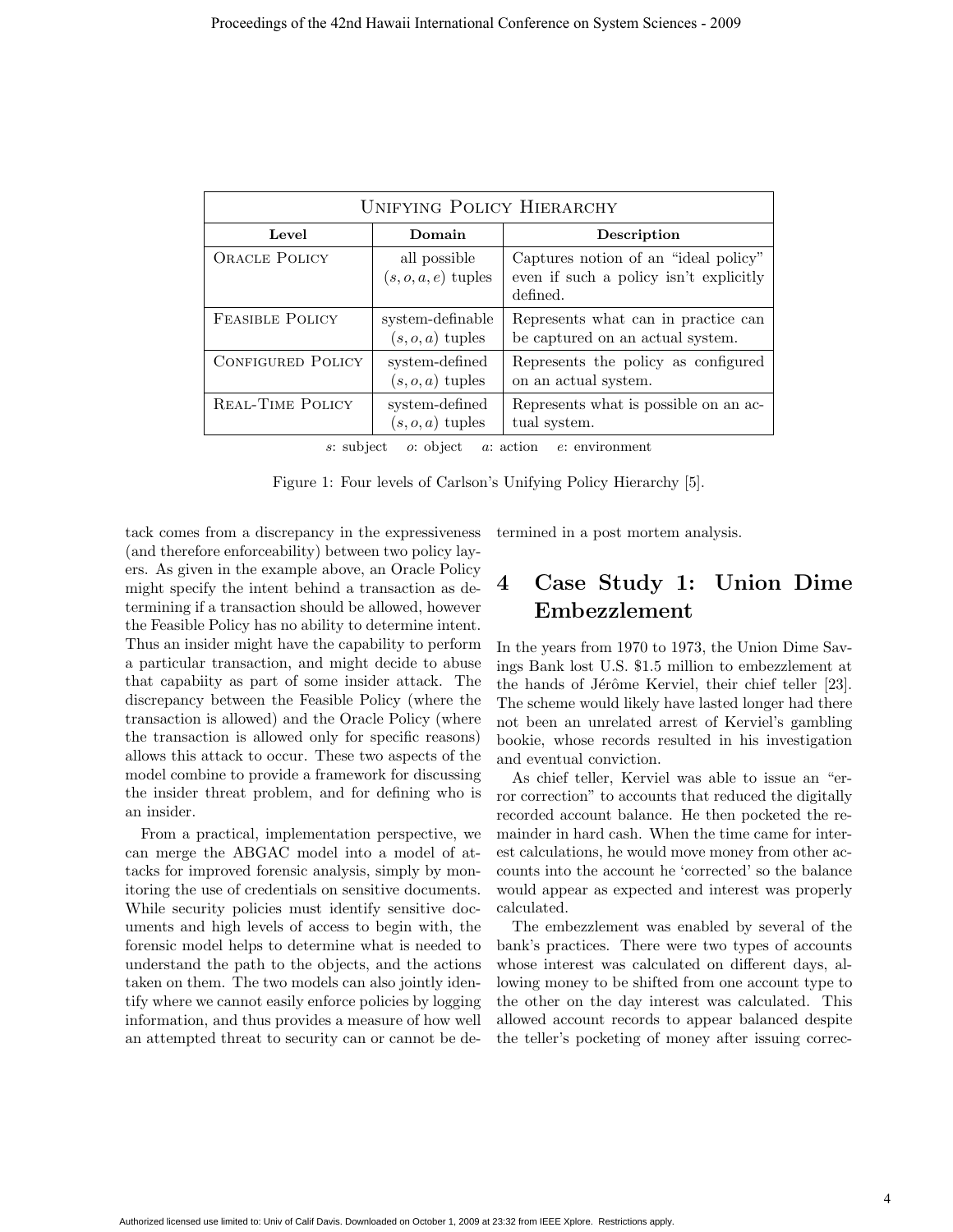tions. In addition, customers received no monthly statements. An account's balance was recorded on a customer's booklet stamped at the time of deposit. Any adjustments to the bank's records would not be reflected until the customer's next withdraw, making low activity accounts an attractive target.

First, we fit this into our policy hierarchy. We emphasize that the following is one reasonable interpretation of the policy hierarchy. Others give similar results. We assume that the Oracle Policy states that "the chief teller can issue error corrections to accounts to correct errors in data entry." The Feasible Policy cannot distinguish between an "error in data entry" and "an error arising from illicit withdrawal." Thus, the Feasible Policy eliminates the motivation behind the error correction, and simply says "the chief teller can issue error corrections to accounts to correct errors." Here, the chief teller is complying with the Feasible Policy (because he is authorized to issue error corrections to accounts to correct errors) but not with the Oracle Policy (because the error being corrected is not related to an error in data entry; it arises from an illicit withdrawal).

Now consider a variant of the Feasible Policy that says "the chief teller can issue error corrections to accounts to correct errors, and shall record the reason for each error correction in a log." Now, when an auditor checks the accounts, the auditor can determine whether the chief teller issued the correction to fix a data entry error. But consider the next layer of policy, where the system is configured to record the log. If the log can only be made writable and not appendonly, the chief teller can erase entries to hide that a change was made (and thus suppress the need to enter a reason). So, if the configuration policy says "the chief teller can write (edit) the log associated with error corrections to accounts," then there is a discrepancy between the Configured Policy (which says that the chief teller can change anything in the log) and the Feasible Policy (which says the chief teller's reason for changing the account must be recorded in the log).

Note also the discrepancy between the Configured Policy, the Feasible Policy, and the Oracle Policy. The Oracle Policy asserts that the chief teller's reason for changing the account is known, at least to the oracle, which can then decide whether the reason and the change comply with its policy. But the Feasible Policy says nothing about motive, merely that the teller record the reason for change. Similarly, the Configured Policy simply says the chief teller can write to the log, and nothing about what he must write. Hence there is a discrepancy on multiple levels: the chief teller can lie. Underlying this assertion is the Oracle Policy's ability to discern the actual reason for an act, and the inability of policies at other layers in the policy hierarchy to know the actual reason.

Given all this, we can integrate the ABGAC model to determine where insiders might arise. Let us assume the Oracle, Feasible, and Configured Policy as above. The resources involved in this episode of the Union Dime Bank are the cash in the bank, and the ability to take it physically from the bank; and the error correcting function and the ability to execute it. The tellers have access to the cash in the bank, as do those with access to the bank vault. Assuming the tellers are not searched when they leave, they also have the ability to take the cash physically from the bank. The question of who can execute the error correcting function limits the set of tellers to the chief teller, assuming correct implementation (a point we shall touch on in a moment). Thus, the set of people who can perform the above insider attack, namely embezzle funds in the manner described, is one: the chief teller.

The above analysis makes two assumptions. The first is that only one person is involved. The execution of the error correcting function requires the chief teller to act, so he must be involved in this compromise. But he need not be the one who takes the cash out of the bank. He could be in cahoots with one or more other tellers, who will remove the money for him. Such a compromise is possible, but less likely to succeed due to Benjamin Franklin's claim, "three may keep a secret, if two of them are dead" [10].

The second assumption is that the implementation of the Configured Policy is correct. For example, suppose there is a bug in the software managing the error correction routine. Then the Real-Time Policy is that anyone with access to the system on which that routine resides can change the amounts in accounts,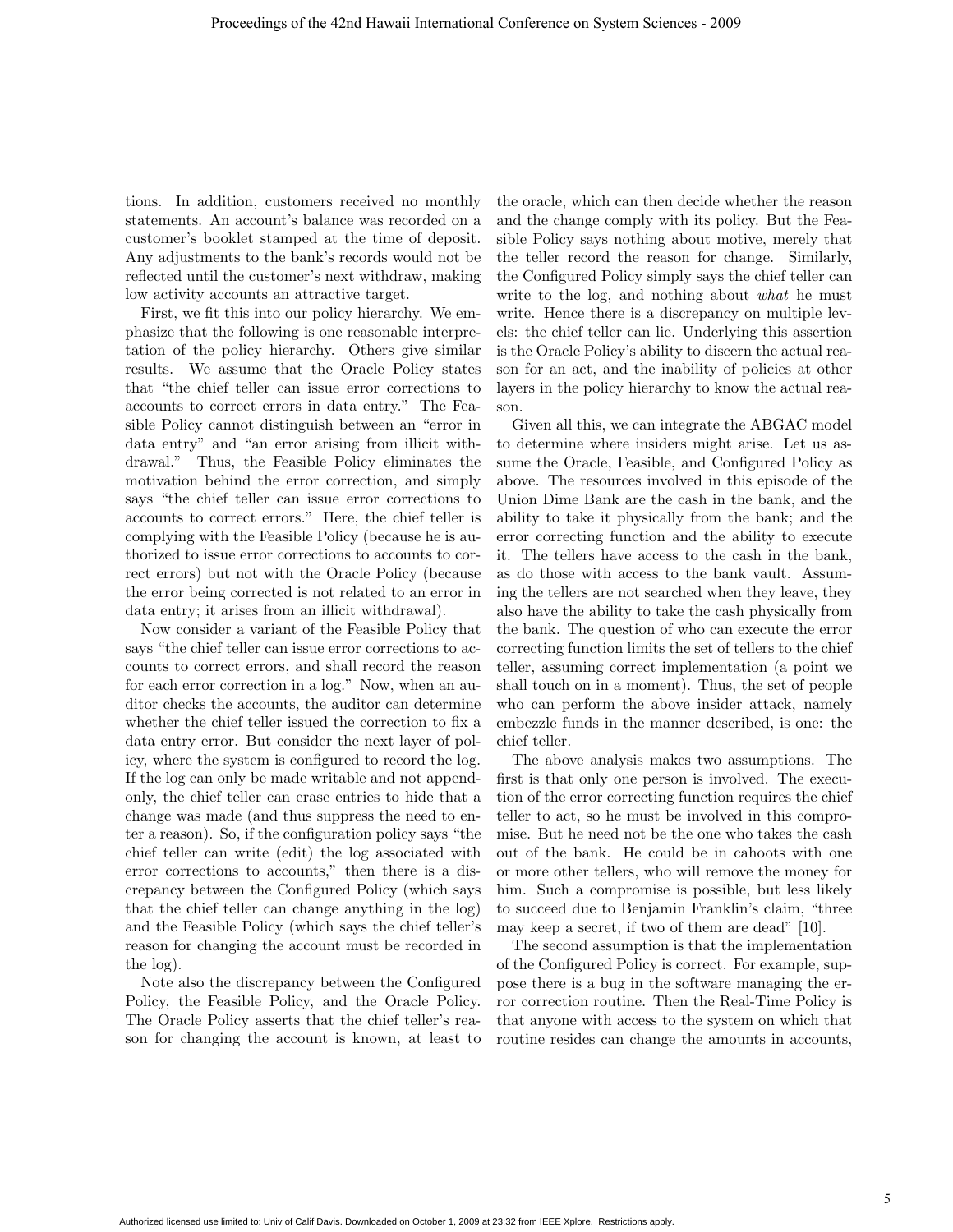thereby performing the same function as the chief teller. Thus, the ABGAC analysis captures those attackers who exploit implementation bugs (or, more properly, discrepancies between the Real-Time Policy and the Configured Policy) in the same way it captures those who can exploit discrepancies between the higher layers of policy abstraction.

The application of ABGAC to this scenario provides a basis for identifying the threat. In doing so, it also provides a basis for mitigating the threat ahead of time, as well as instrumenting a system in a way that [18, 19] enables targeted logging of potential violations of the security policy, and therefore, more efficient analysis the whether a violation was attempted and successful. Specifically, the AB-GAC model gives a benchmark of where logging is (a) feasible, and (b) useful. Where logging is not feasible, we can place bounds on the possible gaps in our levels of knowledge and attempt other forms of monitoring (e.g., physical security). Where logging is not useful, we can avoid taxing computer and network resources collecting useless data. In the place of the bank teller example, we can certainly isolate the bank teller and the systems and accounts that the bank teller has access to, and by generating attack graphs, starting with the teller's likely, ultimate goals (and/or the largest threats)—embezzlement we can develop metrics that might help the other possible paths to accomplish those goals (e.g., collaborating with other bank employees), and monitor and protect accordingly.

Embezzlement is a particularly good demonstration of the insider model, and is broadly applicable in other such situations. For example, one might imagine that the French bank Société Générale wished they had been able to perform a better risk analysis by classifying insiders, threats, and targets using such a system before losing U.S. \$7.1 billion [7].

# **5 Case Study 2: Social Engineering**

Phishing as a security issue has traditionally been viewed as a social engineering attack and identity theft threat. However, it can also be viewed as a special case of the insider problem. In a phishing attack, the adversary sends an email to a target group soliciting them to perform some action that will reveal the target's credentials (to some target location) or sensitive information [1]. For example, the adversary might have set up a fake web site emulating a popular bank. He then sends email to some large number of email addresses, where the email appears to be an official communication from the bank. The email might encourage the user to "follow the link below" to log in and perform some action. As the link is actually to the fake web site, the adversary is then able to capture the credentials of the target user. Note that in this case the attack is indiscriminant and succeeds due to the large number of users targeted.

Related to phishing attacks are spear phishing and whaling [14]. Spear phishing refers to attacks that are targeted at particular individuals or companies, rather than indiscriminant as in generic phishing attacks. Whaling is a special case of spear phishing that is aimed at company executives.

In this section we examine two examples of phishing. First we consider the more generic (and prevalent) forms of phishing, and then we provide an example specific to spear phishing.

Given these descriptions, the insider attack occurs with respect to the target *organization* and not the individual. In the case of phishing, for example, the adversary might be trying to gain an individual's credentials in order to log into that individual's bank account and transfer funds to the adversary's PayPal account or make online purchases. Here the bank would be the target organization. The Oracle Policy in this case might be "Only the owner of an account can access and perform transactions using that account." In contrast, the Feasible Policy would state, "Only someone presenting the credentials of the owner of an account can access and perform transactions using that account." Note that the Feasible Policy cannot distinguish the owner of an account except through the use of his credentials. Thus any person providing those credentials is assumed to be the owner of the account. In this case the Configured Policy is the same as the Feasible Policy.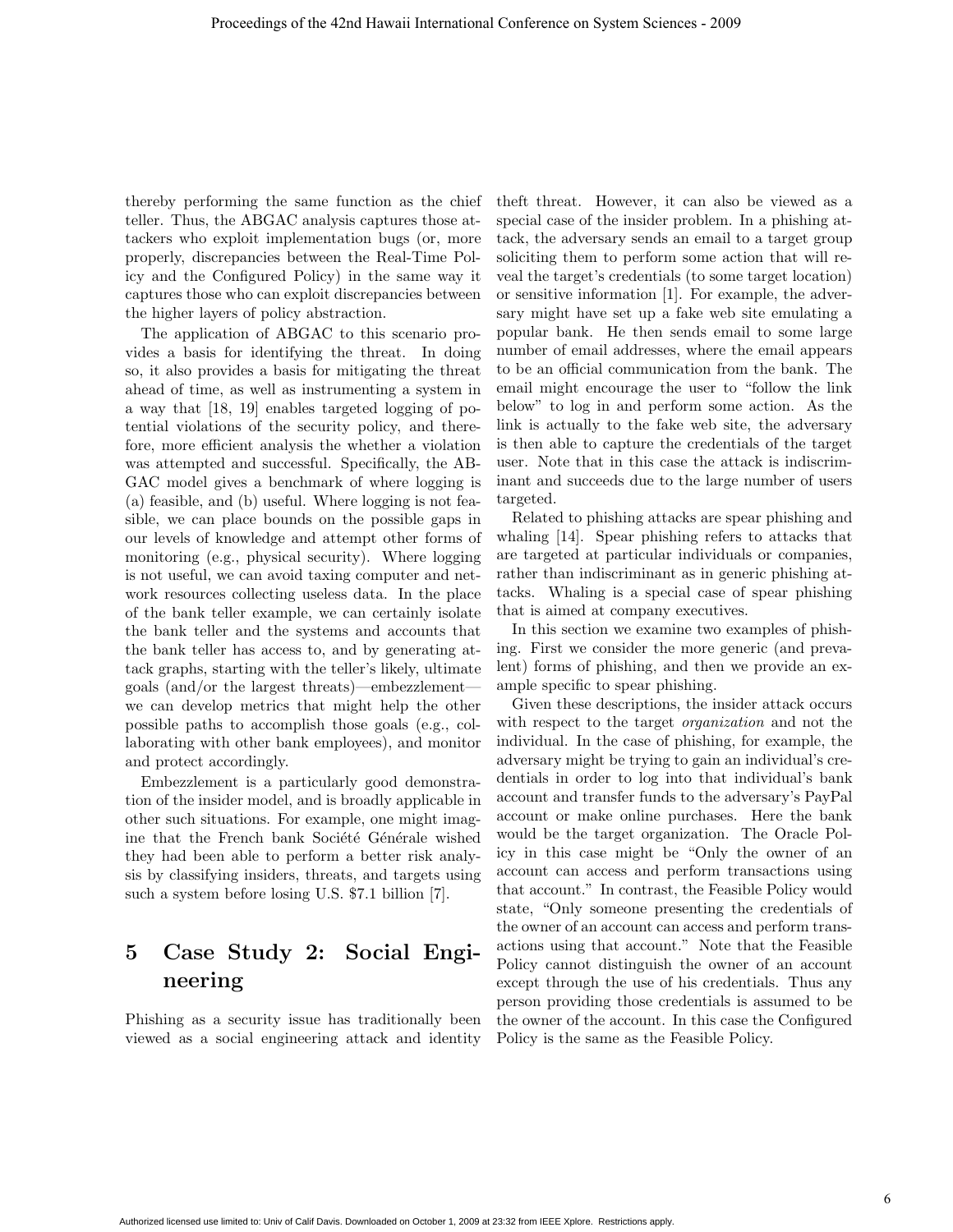Translating this into the ABGAC model we have as resources the account at the bank and the money in that account, while the users of primary interest are the person owning that account, the employees of the bank, and the adversary.<sup>1</sup> In this case the account owner has access to the account and the money in that account, as do the bank employees, while the adversary does not. The insiders for this account are therefore the bank employees and the account owner. When the adversary obtains the account owner's credentials, he is the account owner from the perspective of the bank. Thus the adversary is also now an insider.

The examples for spear phishing (or whaling) are slightly different from the more general forms of phishing. In these cases the email exchange often aims to gain the trust of the target, enticing him to install some piece of software [11]. Phishing emails gain this trust by providing a sufficient amount of identifying information that the target believes the adversary is who he claims to be. The software installed is generally some form of malware, such as a keylogger, that sends information back to the adversary. This is interesting as an insider threat problem because, techically, the adversary never operates inside the perimeter of the target organization, however he does receive that organization's information (e.g., logged keystrokes, particular files). However, using the poicy discrepancy and ABGAC models, this case can be represented as an insider problem.

Assuming the case of a keylogger that sends information back to the adversary, the Oracle Policy might state "this computer can send information to other machines on the network upon explicit approval of the user." However, the Feasible Policy might be less restrictive: "This computer can send information to other machines on the network if the user is logged in." The assumption here is that if the user is logged in (which is easy to determine—at least that some user is logged in, using this user's credentials) then he approves of the communication being sent since he is (presumably) the one sending it. In contrast, requiring explicit approval for all communication requests would likely be onerous for the user  $(e.g.,$  needing to approve all web browsing activity, every email sent, etc.). Thus the computer program, which logs the keystrokes of the user and then sends the information back to the adversary, performs an insider activity. The adversary, although always external to the host machine and network, is the insider as he gains insider knowledge based on the keystroke logging he receives. This is made possible by the assumption that a user who is logged in is explicitly approving all communications between his computer and any outside systems.

This scenario can be translated into the ABGAC model by defining the resources as access to the particular system, the information on that system, and the new information entered and activities performed on that system. The users for this system are the user with legitimate access to this system  $(e.g., the)$ employee, CEO, etc.) and the adversary (along with others, such as system administrators). In this case, due to the presence of the keylogger, while the two users are separate with regards to access to the system and the information on that system, they can be grouped together regarding the new information gathered and activities performed on that system. Thus the adversary in this case is an insider.

## **6 Case Study 3: San Francisco's Password**

A third example of the insider problem arises from acts of omission. In 2007, a San Francisco city computer engineer changed a password used for administrative access to a city network, and refused to reveal it [8]. The network, according to the City, handled payroll records and law enforcement records among other things. The inability to access the network severely impeded the operation of several critical governmental functions.

We now apply our framework. The Oracle policy states that "Authorized personnel shall be able to access the network to administer it". But in this

<sup>1</sup>Actually, others who would need to be considered include everyone who may have indirect access to the account, such as the account owner's spouse and other people living with the account holder. The specific details of how the account holder guarded his account would determine these.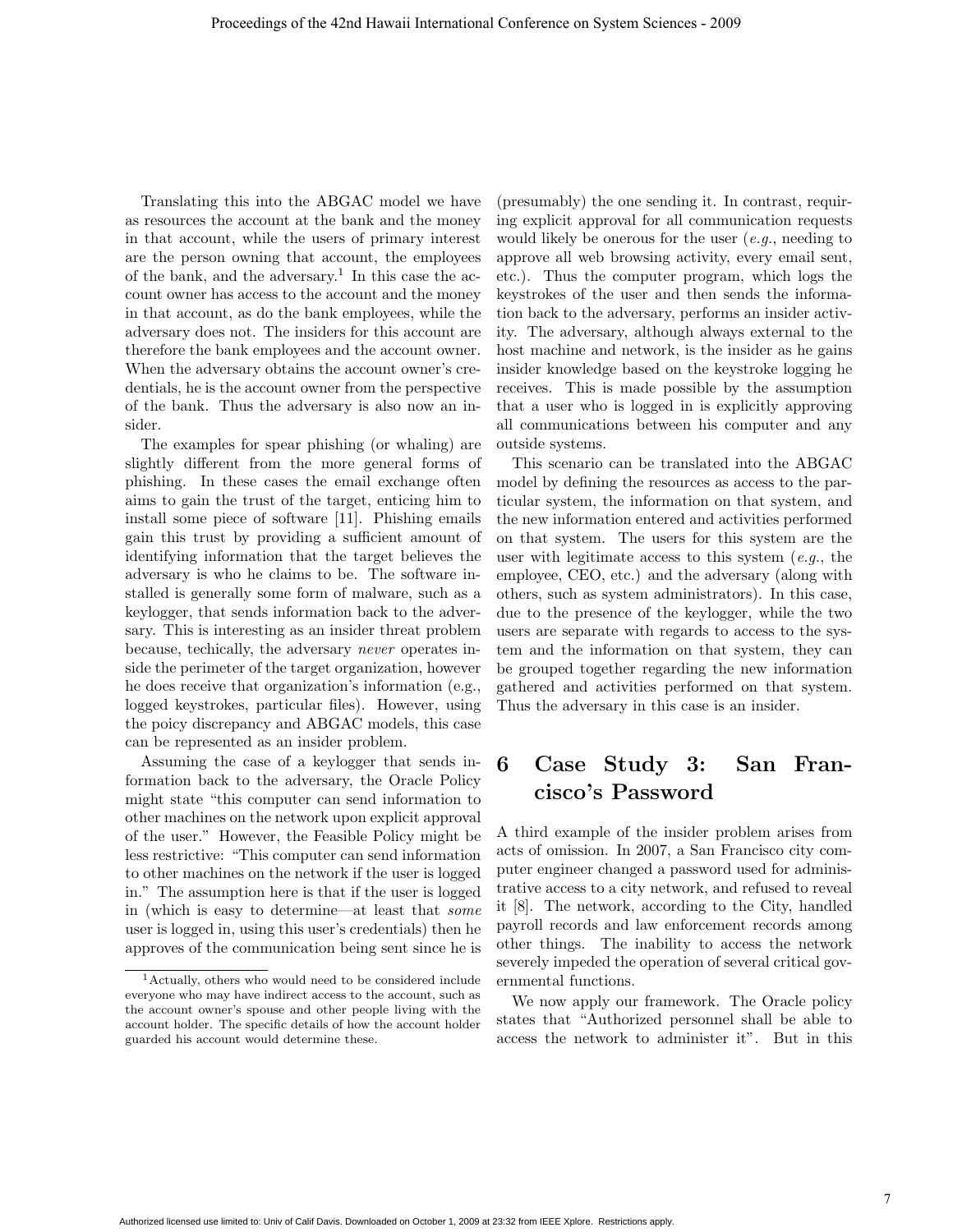case, the Configured Policy does not require that the password be set to something authorized personnel know; it merely requires that the user attempting to administer the network know the password in order to access those functions. In this case, the gap between an authorized administrator knowing the password (Oracle Policy) and the inability to express that as a configuration on the system (the Configured Policy) means that anyone who can reset the password is a potential insider.

The use of ABGAC shows how this works. The "resource" is the password. The "access" is the ability to reset it. The set of insiders therefore is the set of people who have access to the system, and authorization to reset the password; and anyone who can manipulate them to reset the password or give them access to do so (for example, perhaps by phishing). In this case, the culprit was identified as someone who did have direct access.

As an interesting note, the password was obtained by Gavin Newsom, the mayor of San Francisco, who met with the engineer in jail and convinced him to reveal it [9]. Thus Newsom, had he access to the relevant network systems, would also be considered an insider under the ABGAC model. More interestingly, the district attorney made public about 150 user names and passwords used to connect to the City's network in a court filing [15]. The point here is that the model is powerful enough to encompass non-intuitive situations, such as the ability of the defenders to compromise the system. This reflects the old saying, "But who will guard the guards themselves?"

### **7 Related Work**

The literature contains many frameworks for the insider problem. Some papers focus on the attacker. For example, Probst et al. [21] use a process algebra to model the actions of entities, and reason about them in the context of the insider problem. This work differs from ours in that they begin with an entity and then analyze what that entity can do, whereas our methods begin with the target and ask who can access it.

Chinchani et al. [6] use a graph-based approach, but focus on the target rather than the action. Their "key challenge graph" represents entities holding information or capabilities as nodes and channels of access or communication as vertices. It has an orientation similar to our approach, but the methodologies are completely different.

A second set of papers focus on characterizing insiders by characteristics of the entity involved. For example, Magklaras and Furnell [13] analyze the sophistication of end users to predict insider threats. This work is different than ours, although it could be applied to develop risk metrics that the ABGAC model can then use to quantify risk in certain situations.

A third set focuses on specific techniques for finding insiders. Examples include the use of honeypots [22] and anomaly-based intrusion detection mechanisms [20, 12, 17]. Our work is at a more abstract level, and can be used to guide the application of these technologies.

### **8 Conclusion**

This paper has applied an approach for analyzing the insider threat to three simple situations. The framework discussed in section 3 applies equally well to all three situations, and can in fact be extended to perform a risk analysis based on the probability of the individuals involved being an adversary, combined with the value of the effects they can cause due to their access. Unfortunately, determining these probabilities and values is difficult even when precise details of the situations suggest the analysis to determine them. As we simply wish to demonstrate the utility of the method in describing the insider, and show how the framework can be applied, we do not provide these probabilities or values.

In this paper we summarized our previous work and applied the approach to three case studies that demonstrate the utility of our approach. While our previous work has been largely theoretical, we focus here on the utility of our approach and its ability to represent insiders in different environments. We demonstrated how the model can be applied in both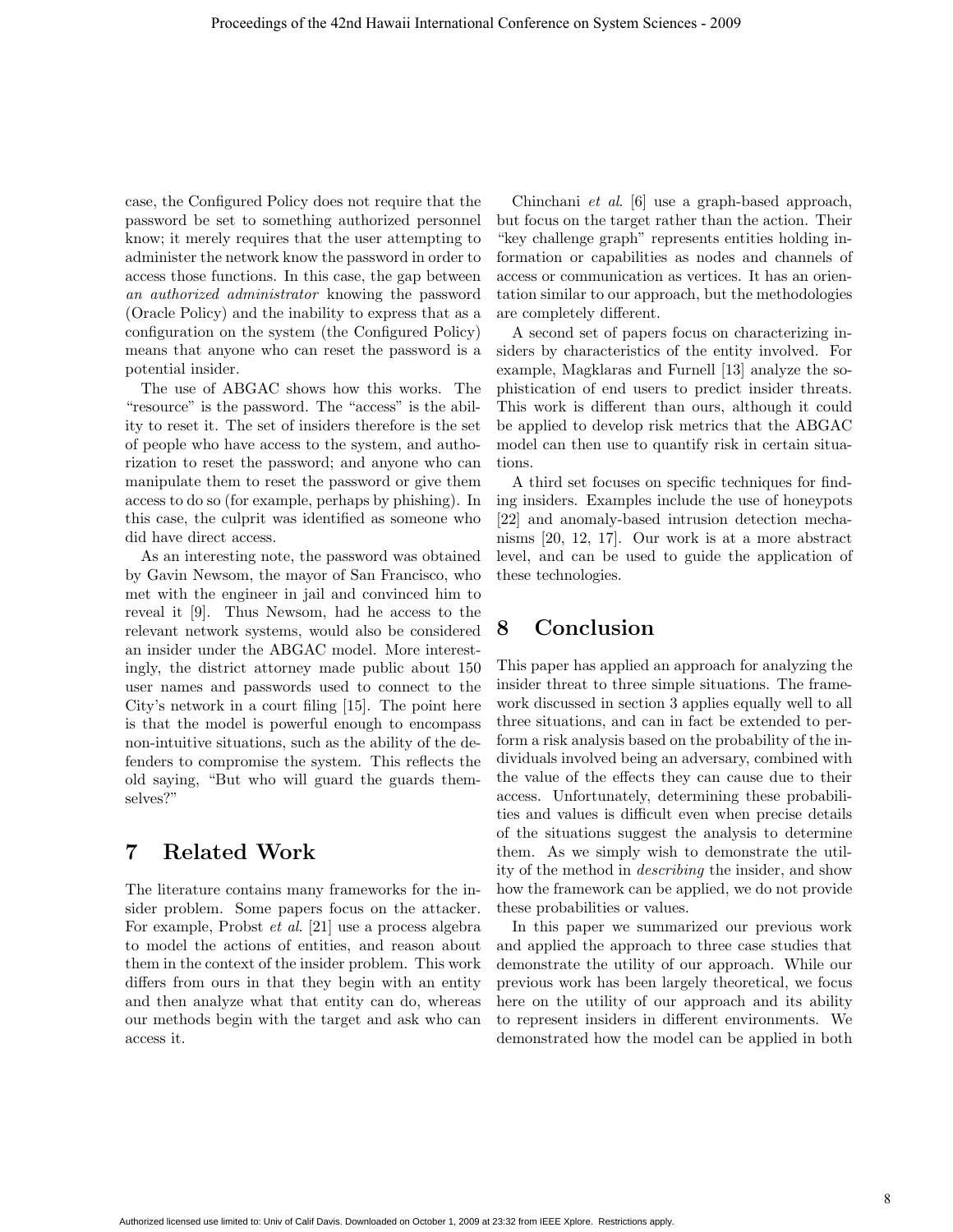traditional insider cases (e.g., embezzlement) as well as in social engineering threats (e.g., phishing). Old threats are increasing in severity due to the speed at which they can occur and the ability of computer networks to provide rapid, anonymous communication, whereas traditional threats required in-person, human contact, which was slower, more complicated, and more dangerous. In all of these case studies, we have shown the model allows for finer-grained and more appropriate classification of the threat scenarios. We also briefly demonstrated how the classification and identification of the threats can be merged with a model of attacks to guide a post mortem analysis.

### **Acknowledgements**

Matt Bishop was supported by grant CND-0716827 from the National Science Foundation to the University of California at Davis. Sophie Engle was supported by grant H98230-07-1-0234 from the Department of Defense to the University of California at Davis. The views and conclusions expressed in this paper are those of the author, and not necessarily those of any funding agency.

Sean Peisert was supported by grant 2006-CS-001- 000001 from the U. S. Department of Homeland Security, under the auspices of the Institute for Information Infrastructure Protection & I3P research program. The I3P is managed by Dartmouth College. The views and conclusions contained in this document are those of the authors and should not be interpreted as necessarily representing the official policies, either expressed or implied, of the U.S. Department of Homeland Security, the I3P, or Dartmouth College.

### **References**

[1] Binational Working Group on Cross-Border Mass Marketing Fraud. Report on phishing. Technical report, US Justice Department and the Ministry on Public Safety and Emergency Preparedness Canada, October 2006.

- [2] M. Bishop. Position: "Insider" is Relative. In Proceedings of the 2005 New Security Paradigms Workshop (NSPW), pages 77–78, Lake Arrowhead, CA, October 20–23, 2005.
- [3] M. Bishop, S. Engle, S. Peisert, S. Whalen, and C. Gates. We Have Met the Enemy and He Is Us. In Proceedings of the 2008 New Security Paradigms Workshop (NSPW), Lake Tahoe, CA, September 22–25, 2008.
- [4] M. Bishop and C. Gates. Defining the Insider Threat. In Proceedings of the 2008 Cyber Security and Information Infrastructure Research Workshop, Oak Ridge, TN, 2008.
- [5] A. Carlson. The Unifying Policy Hierarchy Model. Master's thesis, University of California at Davis, Dept. of Computer Science, 1 Shields Ave., Davis, CA, June 2006.
- [6] R. Chinchani, A. Iyer, H. Ngo, and S. Upadhyaya. A target-centric formal model for insider threat and more. In Proceedings of the 2005 International Conference on Dependable Systems and Networks, pages 108–117, 2005.
- [7] N. Clark and D. Jolly. Fraud Costs Bank \$7.1 Billion. New York Times, January 25, 2008.
- [8] J. V. Derbeken. Not guilty plea from cybercoup suspect, 2007.
- [9] J. V. Derbeken. Lawyer says client was protecting city's code, July 2008.
- [10] B. Franklin. Poor Richard's Almanack. 1735.
- [11] iDefense. Spear Phishing and Whaling Attacks Reach Record Levels. iDefense Press Release, June 2008.
- [12] A. Liu, C. Martin, T. Hetherington, and S. Matzner. A comparison of system call feature representations for insider threat detection. In Proceedings of the Sixth Annual IEEE Systems, Man and Cybernetics Information Assurance Workshop, pages 340–347, June 2005.